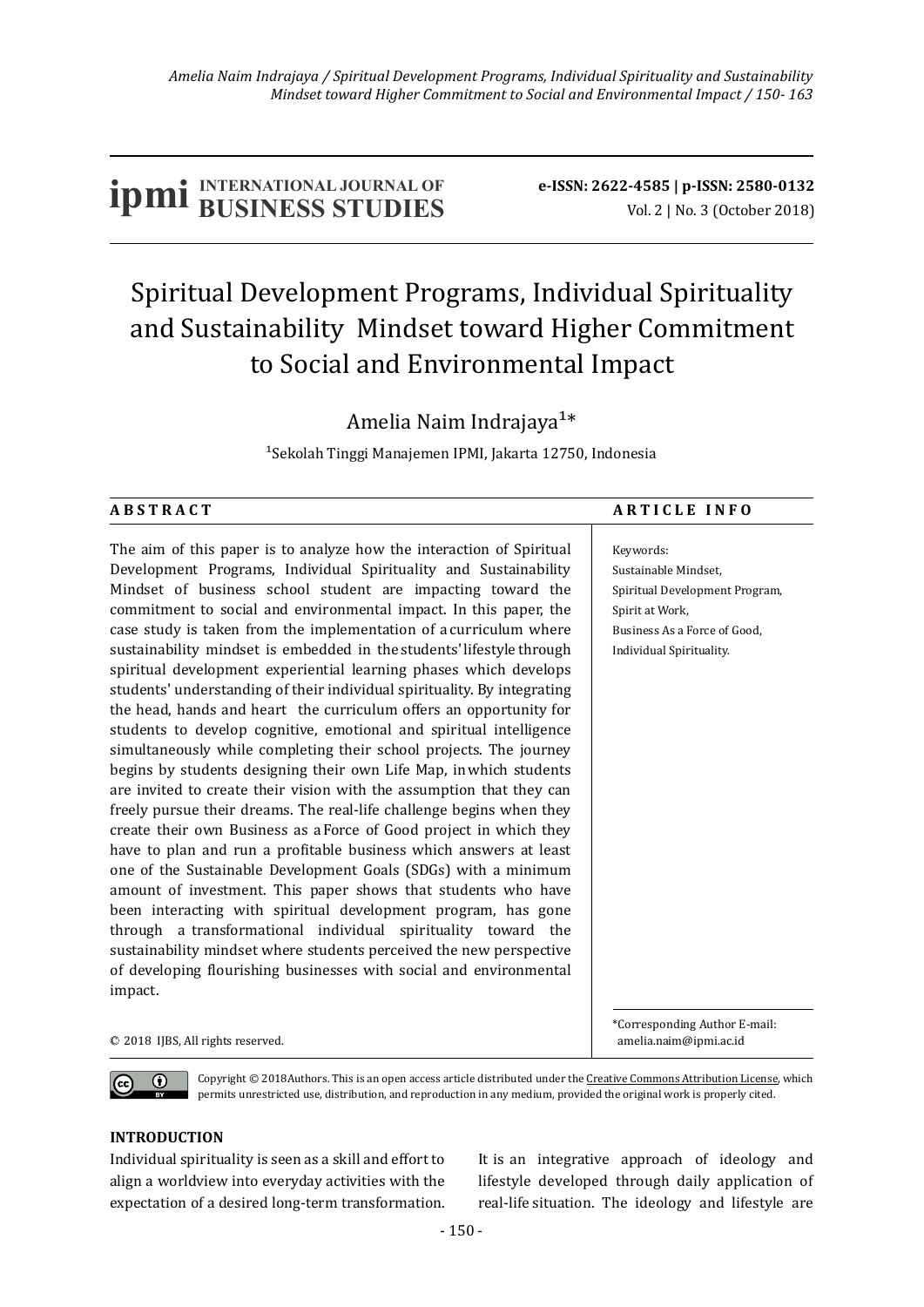seen through all relational perspectives such as interpersonal, intrapersonal and supra-personal (Rojas, 2002). Burns (1978) posited that transforming leadership is a process in which "leaders and followers help each other to advance to a higher level of morale and motivation". The business and management education would gain advantage if students could be transformed to a higher morale value system by developing their individual spirituality.

Krishnan (2008) also proposed the need for redesigning the value system of management education toward engaging not only the knowhow but also the being dimension, specifically regarding spirituality, mindfulness and interconnectedness. The being aspect has given a special uniqueness to humankind, as seen through the word human-being as opposed to human-doing. This request a special understanding of the being side of a human, which is the spiritual side. Touching the spiritual side will give meaning to everything that a human does, all effort will be aiming for agreater purpose (Naim, 2016).

In order to foster business leaders with readiness to create business as an agent of world benefit (Lazslo et al, 2012; Cooperrider & Whitney, 2010), it has been recommended to help them to connect with their values through developing a sustainability mindset (Rimanoczy, 2014). The sustainability mindset incorporates the dimensions of values, the being side of human and knowledge (knowing) in the form of competencies shown through act knowing, and doing creates a powerful impact, aligned with Sterling's (2011) approach of ("doing") (Kassel, Rimanoczy, &Mitchell, 2016). This integration between the being, transformative learning for sustainability through epistemic learning, which integrates innovative and systemic characteristics with the spiritual component. The spiritual component has a potential to help students to see opportunities even in the middle of a crisis (Mitroff & Denton, 1999). The spiritual development programs are in the form of experiential learning programs where every student will have an ample holistic business exposure which develop their 

mindset into a more sustainable way.

#### **Problem Statement**

Naim (2016) has shown the positive relationship between the interaction of spiritual leadership and individual spirituality in developing spirit at work competences which resulted in organizational commitment and job satisfaction in the corporation. Even though it has been supported that spirituality at work matters in the workplace, but the gap lies in the lack of sufficient detailed on the perceived positive impact of spiritual development in the business school.

Spirit at work should be developed while the students are going through development programs in business school. Sustainability mindset as the blend of being, knowing and doing should be developed through the business school experiential learning programs. Nevertheless, there is a gap of research on the impact of the interaction between individual spirituality, spiritual development programs, the sustainability mindset and perceived impact on the students' mindset.

#### **Research Questions**

This study would like to see the perceived impact of spiritual development programs, individual spirituality, and sustainable mindset to the perceived commitment toward business with triple bottom line.

#### **Conceptual Framework**

The research is done through analyzing the impact of implementing of the four phases of spiritual development posited by Neal (Neal, 2013) through experiential learning sessions to the students' development of sustainability mindset. The experiential learning spiritual development phases starts from the individual spirituality development, moving up to the team development, and developing into total system development. The final fourth phase is in the form of the new paradigm shift toward redefining the role of business. In the final phase, the business is seen as a Force of Good or commonly also known as Business as an Agent of World Benefit (Cooperrider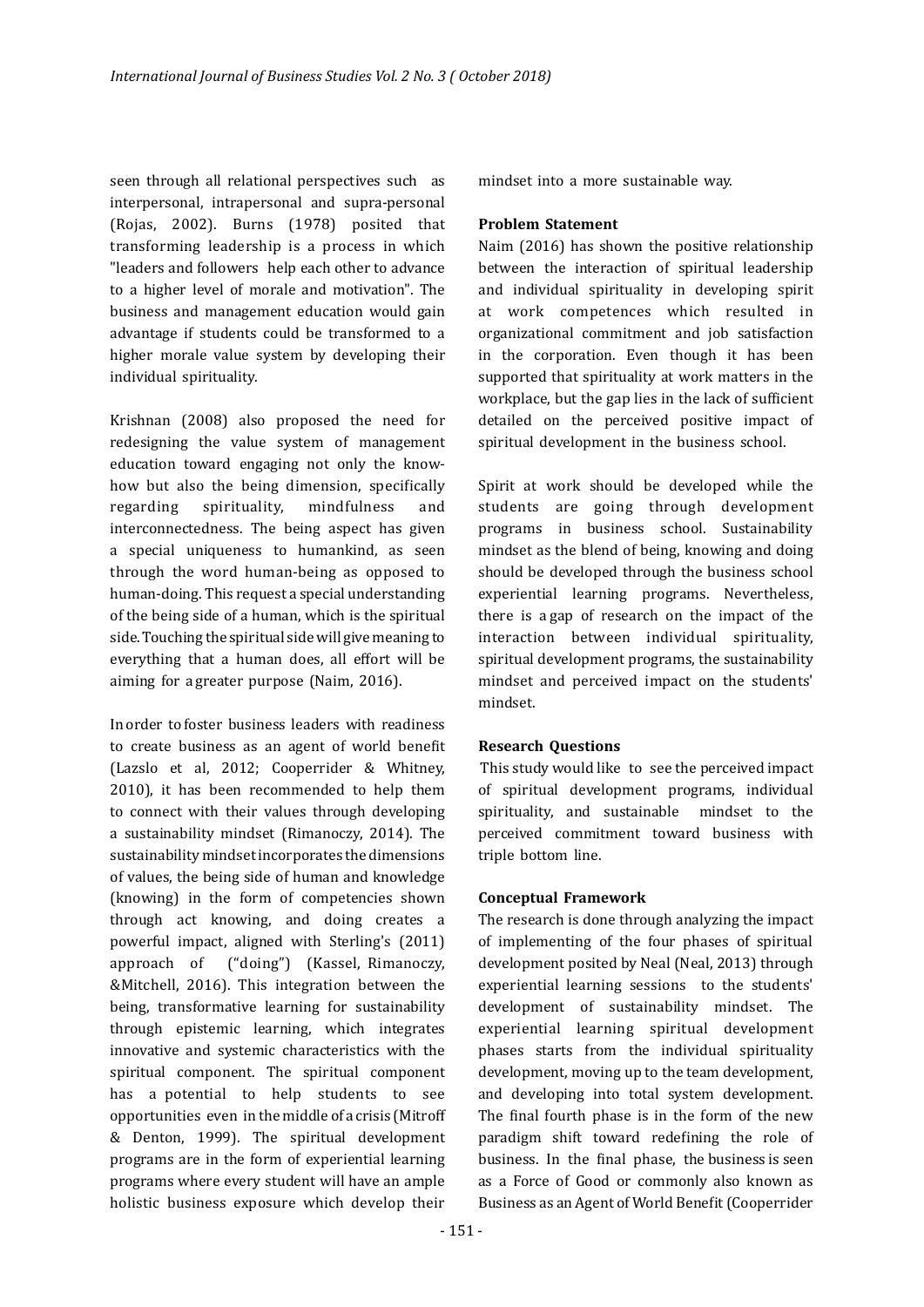and Whitney, 2010). Each phase is conducted through one or more experiential learning programs elaborated on the next sections. The detailed programs are depicted in the following figure.

The sustainability mindset is working on developing the knowing, being and doing learning process on the sustainability development issues. Kassel and Rimanoczy (2016) posited that sustainability mindset as incorporating a systemic approach to understanding, beyond technical knowledge, in understanding the interconnections of a healthy ecosystem and a thriving society shaped by values and personal purpose. The interaction of individual spirituality, spiritual development phases and sustainable mindset is aiming toward commitment to support business supporting social issues and the environment issues as seen in figure 3.

Sustainability development was articulated by John Elkington in his 1997 book on Cannibals with forks: The "triple bottom line". It was previously defined by the Brundtland Commission of the United Nations in 1981. Triple bottom line (TBL) accounting expands the traditional reporting framework to consider social and environmental performance in addition to financial performance. The sustainability mindset is working on developing the knowing, being and doing learning process on the sustainability development issues.

Kassel and Rimanoczy (2016) posited that sustainability mindset as incorporating a systemic approach to understanding, beyond technical knowledge, in understanding the interconnections of a healthy ecosystem and a thriving society shaped by values and personal purpose. In a nutshell the students with sustainability mindset will see business based on a long-term sustainability issue as having positive impacts both to the social issues and the environment ecosystem issues.

Individual spirituality is independent of any religious preferences and more into the ideology application of every day real life situation (Rojas, 2002). The ideology application has resulted into a strong indicator of spirituality and is seen as a skill and effort to align a worldview into the daily activities which is aiming toward a preferable long-term transformation.

The interaction of Spiritual development phases, individual spirituality and the sustainability mindset is seen as the conceptual framework impacting toward the perception the student's higher commitment to support business with the triple bottom line 3 P's: People, Planet and Profit.

#### **Significance of the Study**

This study is significant because it explains how students perceive the effects of spiritual development programs conducted through



**Figure 1.** Case Study of Spiritual Development Phases and the Programs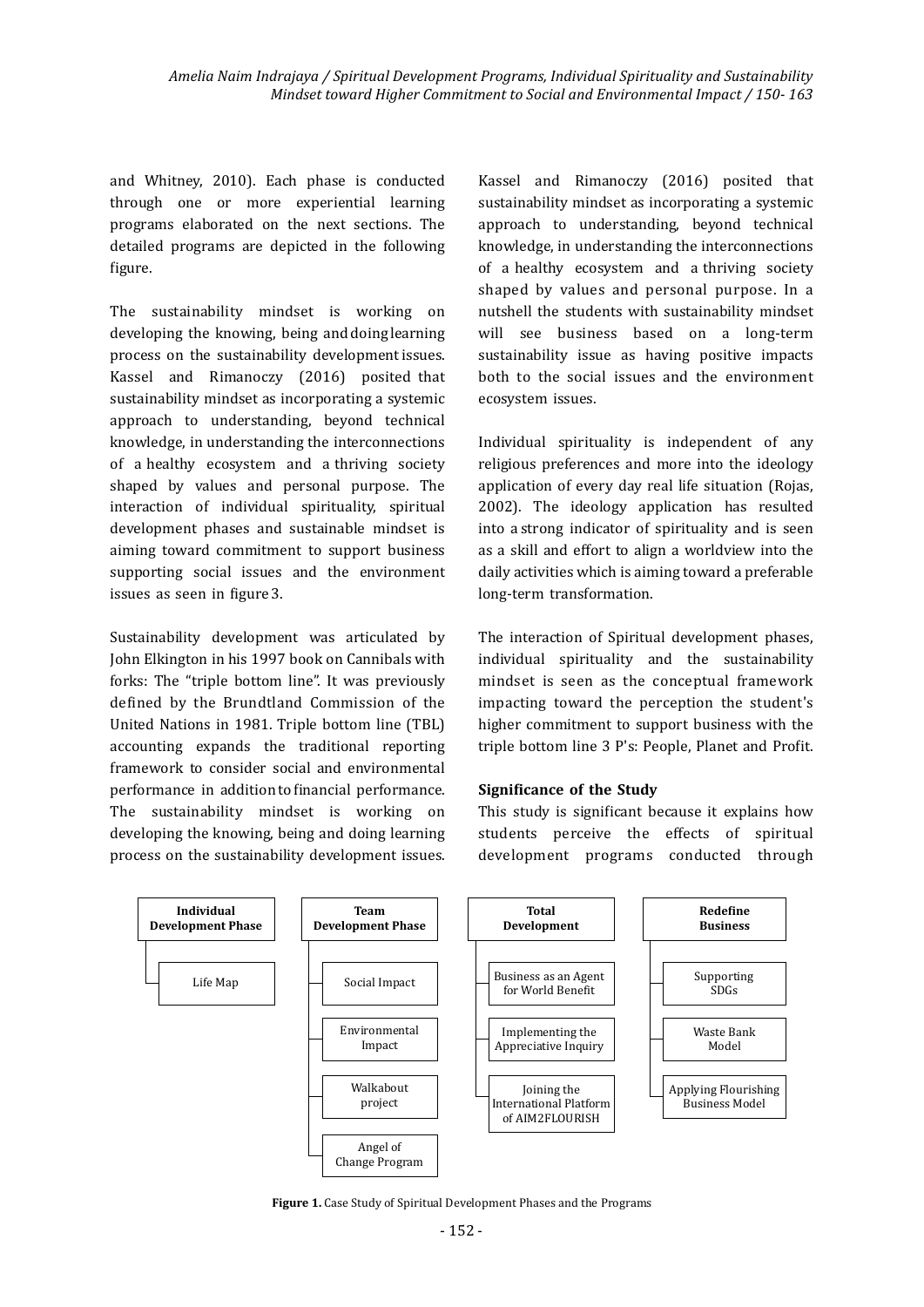experiential learning programs in business school. This study would be able to suggest spiritual development programs through individual development, team development, total system development and redefine the role of business programs to make a positive impact to the sustainability mindsets of students.

#### L**ITERATURE REVIEW AND SPIRITUAL DEVELOPMENT PROGRAMS**

Neal (2013), in her paper on Spirit at Work refers to the four levels of spiritual development which aims at developing within the students the ability to shift their paradigm and redefine the role of business. The first level focuses on Individual Development. In this phase it is critical to identify the students' and/or employees' passion in life and their life-purpose. The second level focuses on team development where students and/or employees need to discover the skill to work with and respect others from different cultural backgrounds and beliefs. The third level is Total System Development, which is intended to transform the way the students and/or employees will address a situation and/or a problem. The fourth level is the development of the ability to redefine the Role of Business. In this step, students are able to understand the role of Business as an Agent of World Benefit and the flourishing impact it creates for society.

In Indonesia, spirituality is seen as part of religiosity. It is intertwined with religiosity and cannot be separated from the religious concept (Muttaqin, 2012). Indonesia also has a unique background of unity in diversity. Even though the majority of the population are Muslim, conflicts are rare, and other religious beliefs are given high tolerance and ample support. Islam as the majority religion does not promote proselytizing (Naim, 2016). In this paper, the writer will illustrate the development of a Sustainability Mindset via experiential learning through spiritual development programs in a culturally diverse background. There are six major religious belief systems acknowledged by the Ministry of Religious Affairs in Indonesia: Islam, Christian, Catholic, Hindu, Buddhism and Confucianism. Hence, all 

the experiential learning discussed in this paper is designed for multiple religions and suitable for various cultural backgrounds.

The followings are the explanation of each phases, starting from the individual development phase, team development phase, total system development phase and redefining the role of business phase.

#### **Individual Development**

Neal (2013) proposed that the spiritual development is necessary to build the desire to transform an approach to business. The first level is thus focused on developing the individual. At this level, students are encouraged to see their life in abig picture setting.

#### **Life Map**

The Life Map is used to understand the big picture in relation to the individual and is designed to focus on helping the student foster self-reflection and understand more about his or her values, spiritual principles, and sense of purpose. Such foci are necessities of the individual development phase as posited by Neal (2013). The Life Map helps the students to become more aware of what might be their life purpose (Ibrahim, 2004). Figure 1 presents the template to implement the Life Map exercise. Below the steps toward completing the Life Map exercise is listed.

1. Writing the identity base. In the birthday column, each student posts a note on their possible purpose. For example: I was born on 14th of June 2000. I have a dream that I will be helping the fishermen of Indonesia to unleash their potential to be able to do a highly productive environmentally friendly fishing activity. To keep me in the right direction I have my spiritual practice which is according to my religion/belief. I committed that I will follow my noble plan throughout my life as designed in this life map.

2. To facilitate the spiritual practice, the school could offer a prayer or meditation room and courses on spiritual practices and/or teachings and might bring in speakers who could inspire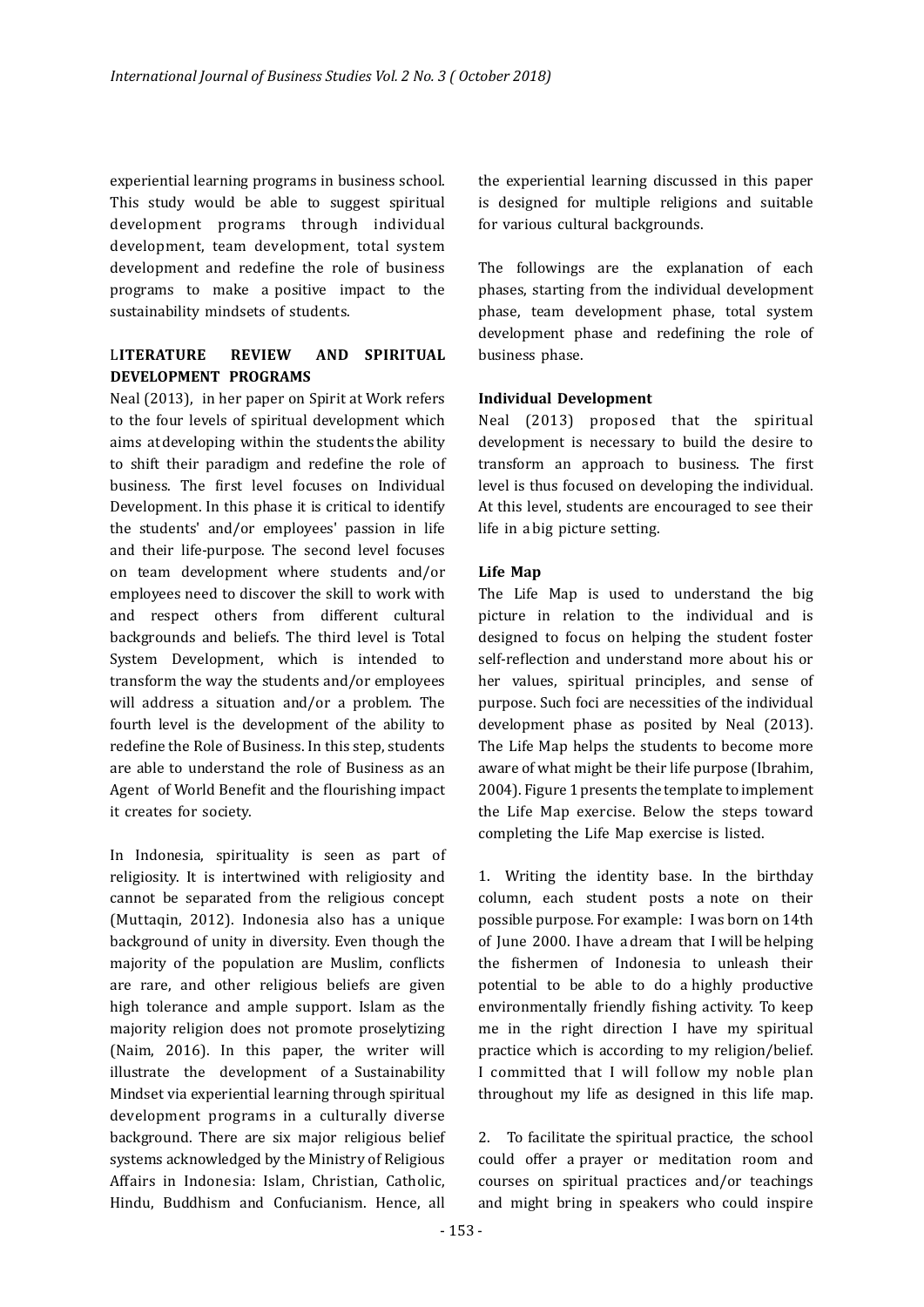them about spiritual development. Research shows that when people can discover and respond to their own "calling" or sense of purpose, they will be more creative, committed, and service-oriented (Fry, 2009; Indrajaya, 2016; Neal, 2013).

3. The students envision the big picture of how they will see themselves in the future. The objective is to start with the end in mind (Covey, 2014) and conduct a self-reflection of how they see themselves in a variety of roles in life, such as son/daughter, businessman/woman, activist, social worker, change maker, etc. Students are encouraged to look at themselves through a variety of roles simultaneously in the future. The development of one role will not sacrifice the capacity for the other roles, as a zero-sum game is not applicable in this setting. The spiritual values enable the students to look at all the simultaneous roles as equally engaging toward an integrated role of servanthood toward the Almighty. Work, as well as other purposeful human activities, including marital intimacy are part of the act of worship (Beekun, 1997).

4. The students then answer the Heaven on

Earth questions (Rutte, 2006). Incremental theory suggests that personal characteristics can be developed. Achieving one's dream is possible, if you are really committed and have a high level of resilience (Yeager, & Dweck, 2012). Rutte (2006). encouraged people to recognize their dreams in the form of Heaven on Earth questions, as follows:

- \* When have you experienced Heaven on Earth? Vividly recall what was going on.
- Suppose I gave you a magic wand and with it you can create Heaven on Earth. What is Heaven on Earth?
- \* What small, simple, concrete actions will you take in the next twenty-four hours to continue creating and enjoying Heaven on Earth? How would the future be?

Students can perform team reflections by asking questions reciprocally. The purpose of Heaven on Earth is to challenge students to think differently and purposefully while creating their Life Map. Working with the end in mind, students can carefully plan their mid-term and short-term goals. This Life Map is an on-going self-reflection and can be done in a team-reflection exercise. The template (see Figure 1), and plans, can be shared in small-group presentations.

|              |                | By: |    |    |    | <b>MY LIFE JOURNEY</b> |    |    | $\Omega$ | 1. Let's plane the rest o<br>want to miss a chano<br>Start with your birth                     |
|--------------|----------------|-----|----|----|----|------------------------|----|----|----------|------------------------------------------------------------------------------------------------|
| $\mathbf{1}$ | $\overline{2}$ | 3   | 4  | 5  | 6  | 7                      | 8  | 9  | 10       | 2. You can mark all the<br>were born, until you                                                |
| 11           | 12             | 13  | 14 | 15 | 16 | 17                     | 18 | 19 | 20       | 3. Mark your calendar<br>dates in your life (be<br>arrows etc).                                |
| 21           | 22             | 23  | 24 | 25 | 26 | 27                     | 28 | 29 | 30       | 4. Carefully planned yo<br>the end (purpose of<br>5. Long range planning<br>by medium range an |
| 31           | 32             | 33  | 34 | 35 | 36 | 37                     | 38 | 39 | 40       | 6. Plane for your multi<br>7. Life is series of strat<br>you make for yourse                   |
| 41           | 42             | 43  | 44 | 45 | 46 | 47                     | 48 | 49 | 50       | company, your comr<br>life contemplation at<br>with the optimistic p                           |
| 51           | 52             | 53  | 54 | 55 | 56 | 57                     | 58 | 59 | 60       | 8. make sure you start<br>Question: What is Tl<br>Life!                                        |
| 61           | 62             | 63  | 64 | 65 | 66 | 67                     | 68 | 69 | 70       | 9. To see your life as ar<br>a difference, leave a<br>answering the three<br>Question.         |

of our lives as we don't ce to do our best in life. h date in 0 columns.

other years after you ur 70th birthday.

- with the important e crative with colors.
- our future starting with **the** in mind
- **z** should be continued ,<br>nd short term planning
- iple roles in life.
- Life is series of strategic decision making elf, your family, your munity, your life! Make nd create vour life plan noint of view.
- with the Basic he Purpose of Your
- n opportunity to make legacy, start by Heaven on Earth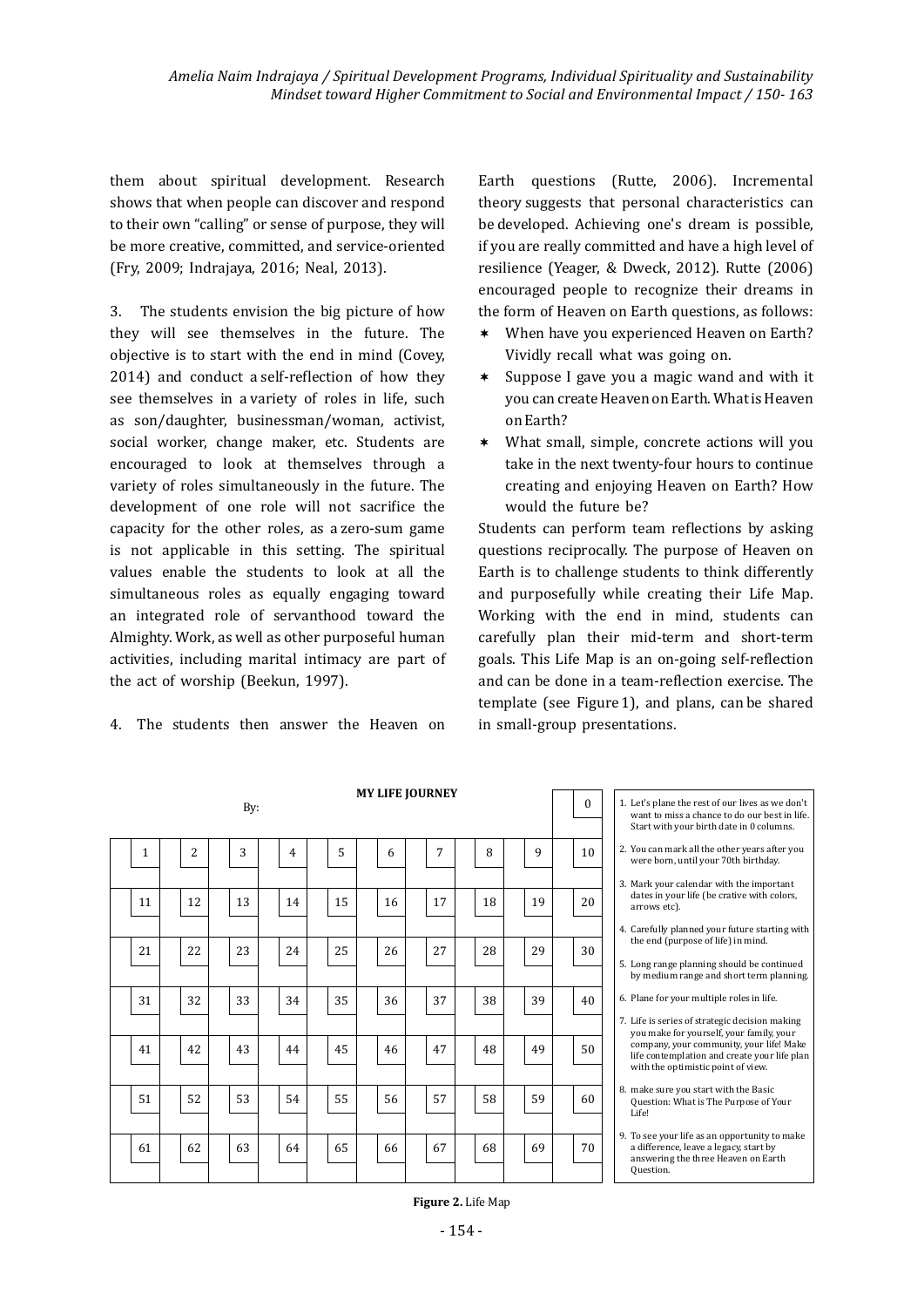#### Team Development

The team development phase is designed in order to develop leadership abilities. Kassel, Rimanoczy & Mitchell (2016) posited that business schools need to develop leaders who utilize a strong sustainability mindset. In the endeavor to develop sustainability mindset schools would need a shift in the learning approach. Experiential learning approach are designed to develop a new set of behaviors, mindsets and leadership competencies. Some of these competencies include self-reflection and reflection with others. The self-reflection was done through the individual development mentioned above. For the team development, management education institutions could conduct project-based programs as proven means for developing the leadership competencies through collaborative teamwork and specific learning goals (Rimanoczy & Pearson, 2010).

There are many integrated leadership approaches which also cover the spiritual side, such as "Authentic Leadership," "Leading with Soul," and "Spiritual Leadership" (Neal, 2013). All these approaches share the concept of virtues, in which leaders are encouraged to apply spiritual values such as humility, trust, courage, integrity, and faith to their work with teams (Neal, 2013). Transcendence, plasticity of the mind (flexibility), openness, having multiple frames of reference, mindfulness, curiosity, and humility emerged as requirements of leading in the global environment (Cseh, Davis, &Khilji, 2013). The global leaders' learning journeys are characterized by informal learning during everyday work and life experiences including learning from mistakes, and from and with others. Self-reflection leading to the "awareness of otherness" as well as reflection with others were at the core of learning and developing a global mindset (Cseh, Davis, &Khilji, 2013). This pattern of learning could also be part of the students 'activities in the classroom setting. While there is a myriad of ways to develop "team spirit" and "noble purpose", the following are some examples of the activities that have been conducted in the team-development phase which have shown positive results. The followings are some of the implemented ways of team development.

#### S*ocial and Environmental Impact projects*

Reinhardt (1998) posited that leaders and managers in the corporation need to go beyond the question of whether doing 'green' is beneficial to the firm but should instead focus on how to innovate a business model where the environmental investments deliver benefits to the shareholders. This point of view will be supported once the students in a team setting conduct an assignment of reporting green innovation by corporations or small/medium enterprises. Students also need to be engaged in social impact projects to be able to develop empathy for, and understand the reality of life at, the bottom of the pyramid. The following examples are some of the team activities enabling the process of reflection with others.

#### *Walkabout project where students can choose an experience of supporting marginalized people*

This is a program where the students spend at least one full day following and serving any occupation in the bottom of the pyramid. This task of experiencing the life of someone at the bottom of the pyramid becomes a life changing event. The learning experience has the potential to create a significant commitment in their hearts to be change-maker and create a Business as a Force for Good.

#### *Angel of Change Program.*

In this program, students are assigned to conduct an energy conservation campaign at their High School alma mater. Their challenge is to create more change-makers. They are equipped with posters and cards and tools from the Ministry of Energy and Energy Conservation. The high school students are encouraged to create their own energy conservation campaign.

Some of the students currently keep their mailing list of high schools' angels of change and maintain the network of doing good. The inspiring part of this program is to witness how creative these business school students are in designing their campaigns. Some use a theatrical approach, others use games and competition, and certainly all of them enjoy the opportunity to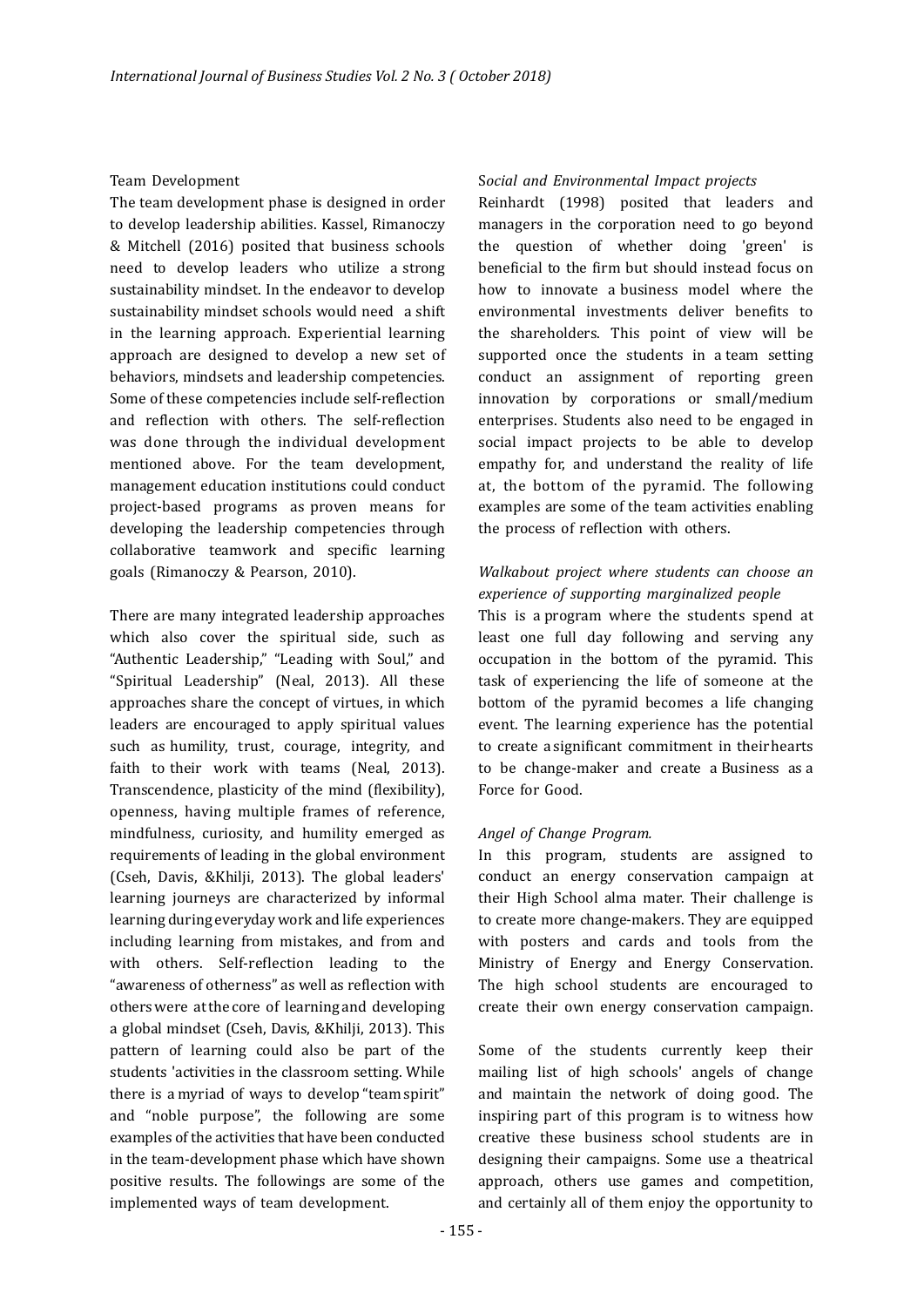be change makers, inspiring more angels of change.

In all these group assignments, the team-reflection process is encouraged, and the learning diary completed during the moment of silence will reveal their group-reflection results. In addition to individual and team development, the third phase is involving the students through Total System Development.

#### **Total System Development**

A growing number of leaders and CEOs have become personally committed to creating organizations that nurture the human spirit. The positive spirit can therefore expand to all the stakeholders of the company: employees, customers, suppliers, vendors and other stakeholders. Several new systemic approaches have been developed to help organizations transform to a higher level of spiritual values (Neal, 2013). The purpose of these organizational development processes is to transform the way an organization views the business system by not just focusing on profits, but to show a commitment to human development and make a positive contribution to society. One of the possible ways to appreciate this contribution is through implementing the Appreciative Inquiry approach.

The Appreciative Inquiry approach can be brought into the classroom through a platform called AIM2 Flourish. The students are invited to identify companies in their region that are profitable while supporting at least one of the Sustainable Development Goals, through innovative even radical innovations. The students then interview the business leaders using the Appreciative Inquiry approach and get inspiration from interviewing the innovators.

#### **Redefining the Role of Business**

Finally, after focusing on the individual, team and total system development, business schools need to prepare graduates to be ready to face an ever changing and uncertain world. At the same time, students need to develop a strong understanding of their cultural background. Given the many competing demands facing business schools, being

both locally embedded and globally connected will form a strong and integrated way of thinking.

A new paradigm is emerging among a growing number of business leaders. They are committed to redefining the purpose of business as the solution to solving problems in society and around the globe, rather than being a contributor to the world's sustainability problems. The focus is on using the creative energy and talent of their employees, along with their vast capital resources and international reach, to truly make a positive difference in the world (Cooperrider, & Whitney, 2010).

In response to the Sustainable Developmental Goals of the UN Global Compact and the current business approach addressing sustainability issues, students now have a new way of understanding business. They redefine the way they understand how a business might be better modeled. This new model is more challenging and rewarding since it attempts to address world problems. This could be done by embedding the social and environmental issues into the business model. In order to leverage on this, our school offers a challenge to the students to develop a micro-business with only \$30 USD to \$150 USD of initial investment, which must be calculated with a profit-sharing scheme, by the end of the term. The requirement is that the sustainability mindset must be embedded in the business model, and the project must address at least one of the 17 United Nations Sustainable Development Goals. Beyond these requirements, the students have almost unlimited flexibility. This assignment model was inspired through the similar model developed by Henrietta Onwuegbuzie (Onwuegbuzie & Ugwuanyi, 2016; Onwuegbuzie, 2010) at the Lagos Business School in Nigeria, as part of the Entrepreneurship course for graduate students.

The invitation to the undergraduate students to start up a business with as little as only \$30 USD, with sustainability mindset embedded in the model, was at first a surprising challenge for them. But as the assignment started, and they began designing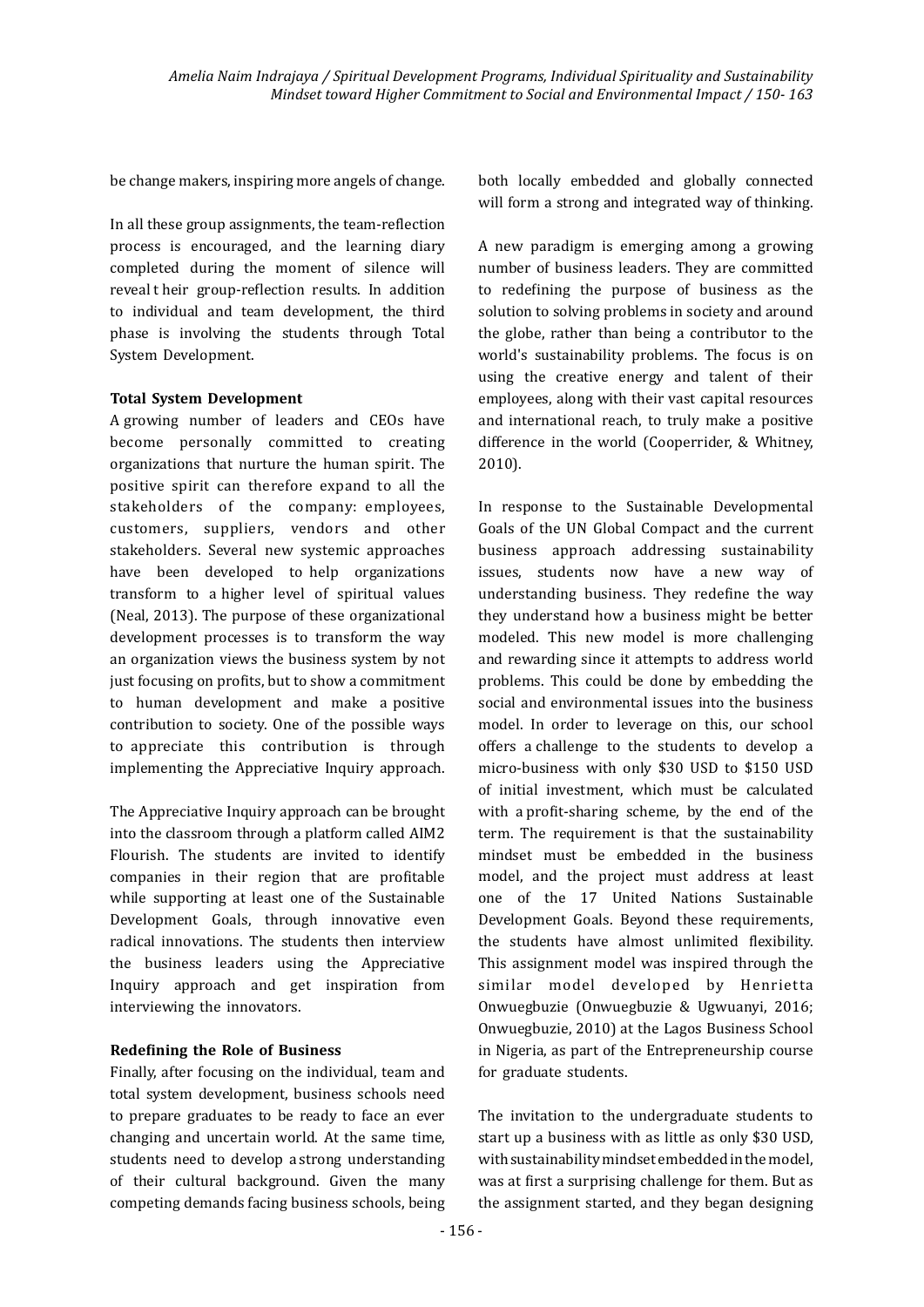the business model, their enthusiasm grew. The school acknowledged the effort and the impact made by the students, and this appreciative approach created more energy, promoting collaboration among the students, which felt to them different and better than the more traditional competitive approach. When they presented their business model, they illustrated their developing capacity to think out of the box and surprised the faculty with their genuinely innovative ideas.

An example of community project to support the SDG is the Waste Bank network with the local communities. Students have set up this network without any start up investment. They are implementing the Partnership for the Sustainable Development Goals (SDG 17) by setting up a collaboration between a corporation - Unilever-, the local communities, and the Rumah Pelangi Foundation, an NGO working for sustainability issues. The students serve to facilitate the collaboration.

Local champions were invited from the surrounding neighborhoods to participate in the Awareness Campaign. Speakers were invited from the ministry of Environment, Energy Conservation, and NGO green activists. The local champions were divided into smaller groups based on their respective areas. Every group had to go through a brainstorming session on their current environmental challenges and explore the possibilities to improve those conditions. The awareness presentations opened their paradigm to look for a solution for their social/environmental problem. The NGO provided the answers to their quest by facilitating and supporting the community to build their own waste bank system.

Waste bank operations simulate the model of a bank, but instead of saving money, in this model homeowners save their waste at the waste. The challenge is to introduce and implement the system to classify every home's garbage and waste. Organic waste should be processed into compost with a simple composting method using the composting liquid. Plastics, cans, and paper should all be classified and submitted to the waste bank.

Unilever as the corporate sponsor usually helps by providing the manual book and the logbook for each client of the waste bank. The logbook has the record of how much waste each client is submitting to the waste bank. For example, plastic, paper and other form of waste has its own value per kg. Hence every client has their own waste saving account book. The NGO experts become the partner to facilitate the process and help the community to set up their waste bank system of scales to weigh the waste. The waste is sold daily to the garbage collector who pays cash to the waste bank. The clients usually save their money in the waste bank account until it reaches a substantial amount. Each waste bank also has their own composting facilities and up-cycle product shop where they sell up-cycle products. The margin between the price paid by the garbage collector buyers and the price paid to the client plus the income from compost and upcycle products are the source of income of the waste bank. The amount might not be much, but as the volume increases the amount becomes more significant. And most importantly, the waste bank system has successfully reduced the amount of trash sent to the landfill. This is a tremendous help since in a large city like Jakarta, with a population of 12.7 million, one of the most pressing problems is the waste handling system.

Another group of students came up with the idea of an online business to sell cupcakes in a jar. They make their own cupcakes and sell the premium Cup Cake in a Jar with the purpose of helping disadvantaged kids to go to school by donating part of the profit to buy school uniforms for the students. Government schools are free, but the children need to wear a school uniform, and this is where the students contribute through their "Cup Cake in a Jar" business.

The online campaign of Cup Cake in a Jar is posted with the label of Food Future. The customers can order the cupcakes through an online system and use it as a substitute for sending cards or presents for special occasions. The online campaign of cupcakes for a good cause has received a good response. Surprisingly, this simple business model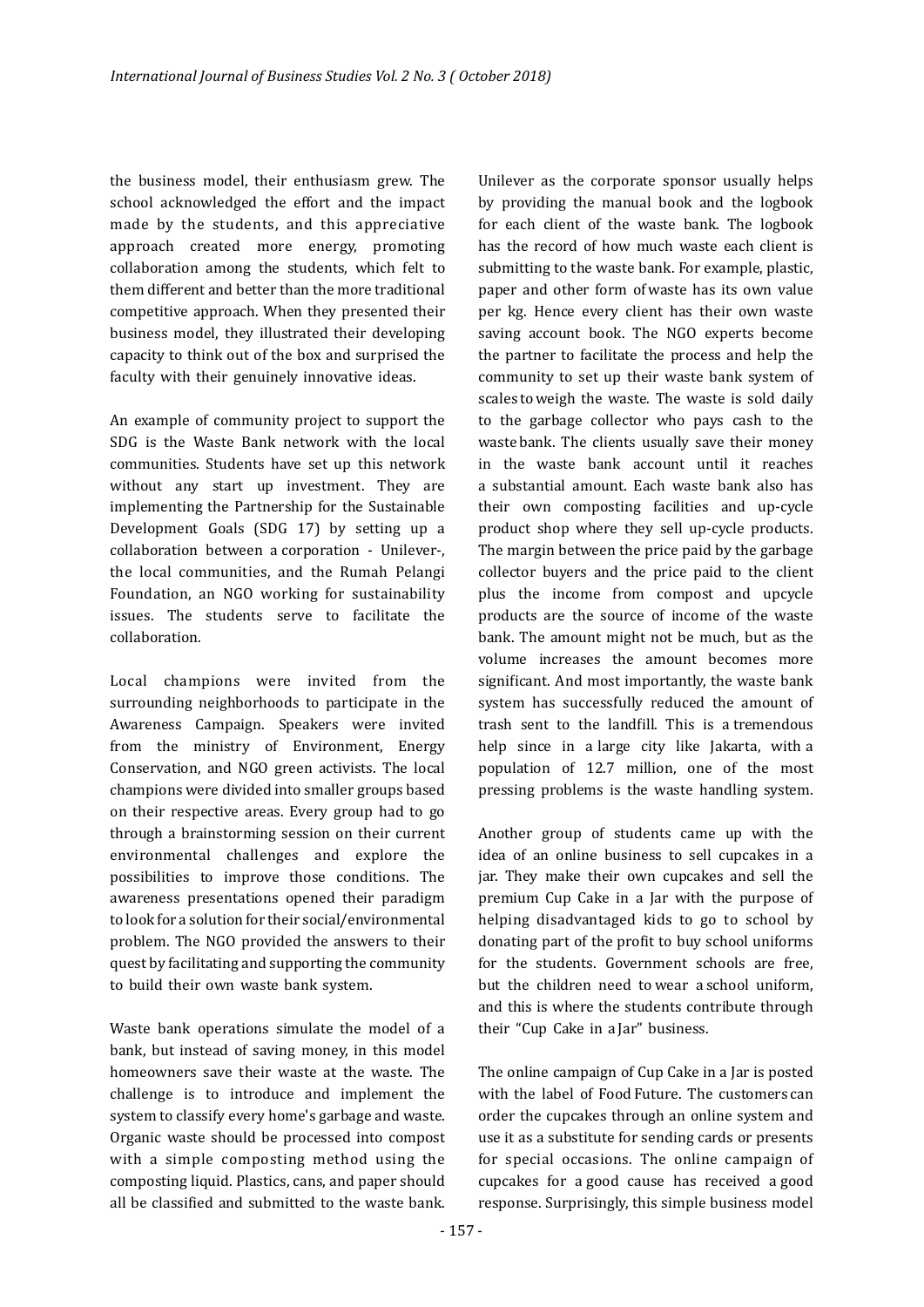is sustainable and currently still operating even though the class is over.

Another team launched the "Awearness Campaign" which sells premium quality organic blouses and T-shirts with quotes of wisdom. By supporting and wearing the Awearness product customers become change makers, since 50% of their profit goes to the Cancer Society. In two and a half months they managed to gain revenues 10 times the initial investment. The assignment of creating a Business as a Force for Good has generated a lot of positive feedback from the students. All the teams have been able to generate good returns by the end of the third month.

Students learned a lot about triple bottom line impact through the hands-on experiential learning of running an innovative start up business with a social and environmental impact. They no longer talk only about reducing harm, or complying with regulations, or what they would get from making a social impact or a green investment. Now they are able to redefine the way they look at the business model. In the process they are nurtured emotionally and spiritually through a whole new concept of Business as an Agent of World Benefit. This said, there are several challenges to be addressed still. For example, one is a legal consideration. Some of the students may be younger than 17 years old. Another issue is the tax obligations of these new enterprises. This problem has been addressed by setting up a cooperative system in the campus. The cooperative has its own tax system and the businesses created by the students are part of the cooperative activities. Even though there are still some challenges to solve, the output of the project is highly motivating.

#### **RESEARCH METHODOLOGY**

This paper was conducted as a single exploratory embedded case study. It is designed to provide in-depth understanding of the phenomenon of implementing the experiential learnings spiritual development program in a case study of Business School (Yin, 2018). A case study is appropriate

when a social phenomenon such as the implementation of this spiritual development program requires in-depth and extensive examination answering how it is impacting the student's perception (Yin, 2018). A case study is also allowed for simultaneous evaluation of activities, individual engagements' in the process and analysis of dynamics producing particular outcomes (Stake et al., 1989). This case study is derived from written forms which keeps students' confidentiality level; therefore, students are not under pressure to write only positive things. The usage of documents is allowed to explore values and details which can be used for policy making (Denzin & Lincoln, 2018). The triangulation process is derived from analysis of the three perspectives; the literature review, the supporting documents of spiritual development program, the students' written answer to the structured question to record the impact of the programs toward the sustainability mindset.

The evaluation is done by a structured question on: How do you feel changes in your mindset, after joining various experiential learning spiritual development programs in Business school?

#### **Data Collection Setting**

Data collection was done at a private business school in Indonesia. Students are facilitated through action learning, case study approach, and class-room experiential learnings.

#### **Data Collection**

Data collection included written interview of 10 students who have gone through experiential learnings in the form of spiritual development. The interview was triangulated with internal and external documents and videos (YouTube) of students' activities conducting the programs, and in-class observation.

The data collection process presented a limitation to findings because the respondents were only 10 students. Other observations are taken through www.aim2flourish.com platform. Nevertheless, the feedback from the platform have shown a highly positive respond as well.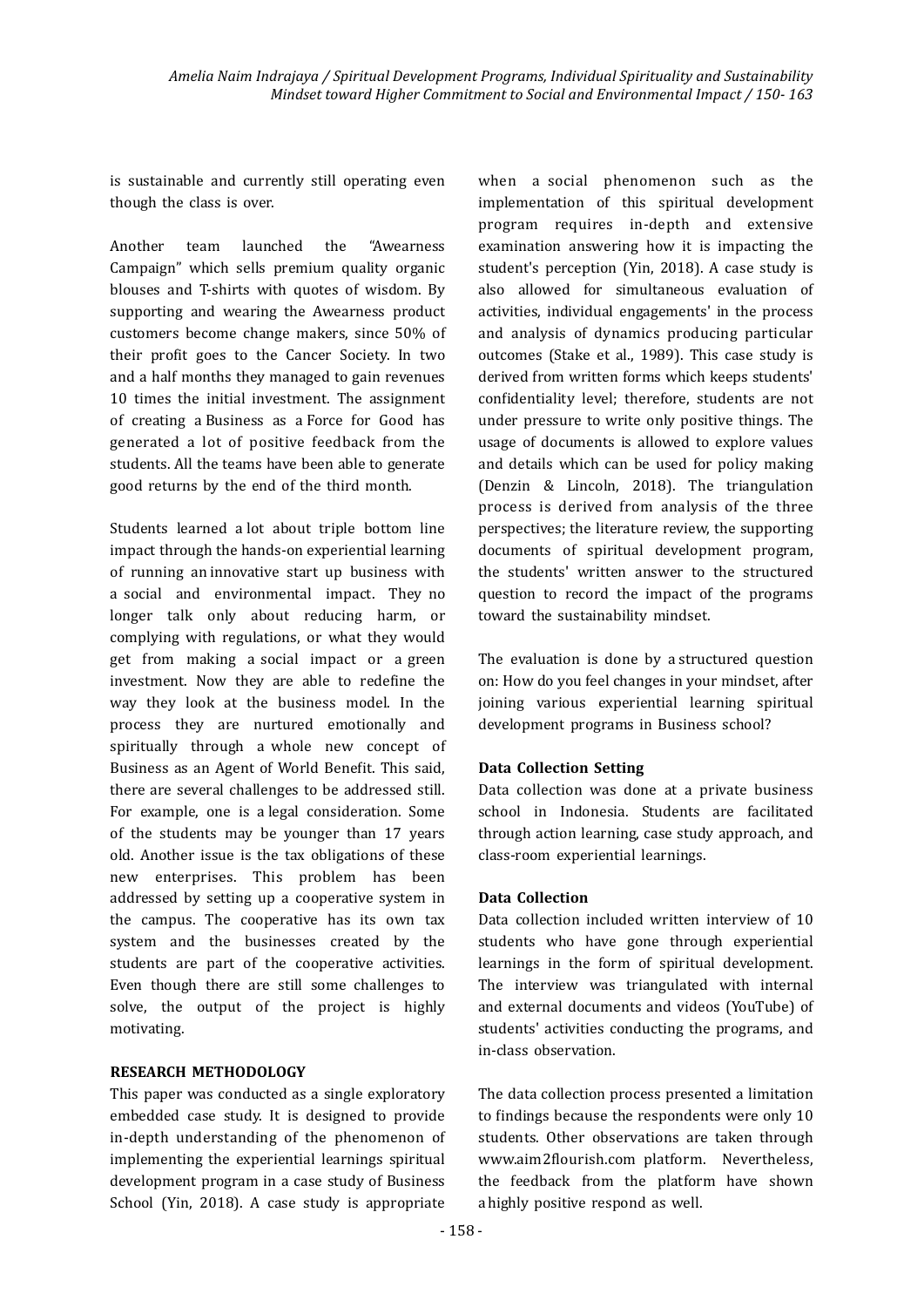Internal documents being analyzed are the syllabus of spiritual development programs for diverse students with different religious background which has been elaborated in the above section. The data collection was conducted within one year and the language is English.

#### **Data Interpretation Process**

The data from interviews were examined by manual coding of the emerging key values of social impact and environmental impact which are the key issues for the sustainability mindset. The following procedures took place during data interpretation:

- Coding of emerging keywords from the students' interviews.
- Examination and review of experiential learning spiritual development programs conducted in Business school.
- Examination and review of comments through www.aim2flourish.com as one of the platform used during the Total-System Development phase of the spiritual development program.

Table 1 is the recap data of interviewees from IPMI International Business School.

#### **RESULTS AND DISCUSSIONS**

As shown through the table 1, the sample included six male students and four of the female students. Four or 40% are Moslem and six or 60% are Christian/Catholics. Thirty percent are graduate students, and 70% undergraduates. To be able to express their feelings freely, students are writing down their interview answers through online platforms.

One of the comments was featured in the AIM2Flourish presentation as an example of how the students have developed sustainability mindset as a new way of thinking of business. This is the quote from Bernard Balroy, one of the IPMI International School MBA students' interview

"Being a participant in this experiential learning program is already a great achievement. Having an opportunity to conduct an interview and probe an innovation and flourishing story is a great learning experience for us. Our paradigms somehow shifted toward a sustainable direction of conducting business (in the future) wherein social innovation will form the nuclei of our business models. Writing the story and going through the learning experience, highly inspired us. That is already a huge reward for us. As a student I am hoping that business school faculties persistently continue these kind of experiential learning initiatives, sowing the seeds for future generations to nurture, grow and reap for the betterment of the earth (and the universe) we live"  $(S1)$ .

Other comments from students are supporting the sustainability mindset of supporting the people and planet as well. For the full quotes, researchers have developed a table in the attachments A.

| Code   | Category | Religion   | Grad/Undergrad | Age      | Gender |
|--------|----------|------------|----------------|----------|--------|
| $S-1$  | Student  | Catholic   | Graduate       | 52 years | Male   |
| $S-2$  | Student  | Islam      | Undergrad      | 23 years | Male   |
| $S-3$  | Student  | Protestant | Undergrad      | 21 years | Female |
| $S-4$  | Student  | Islam      | Undergrad      | 23 years | Female |
| $S-5$  | Student  | Islam      | Undergrad      | 21 years | Female |
| $S-6$  | Student  | Protestant | Undergrad      | 23 years | Female |
| $S-7$  | Student  | Protestant | Graduate       | 41 years | Male   |
| $S-8$  | Student  | Islam      | Graduate       | 21 years | Male   |
| $S-9$  | Student  | Catholic   | Undergrad      | 23 years | Male   |
| $S-10$ | Student  | Catholic   | Undergrad      | 23 years | Male   |

Table 1. Interviewees' Demographic Information

Note. Based on self-completed data by interviewees.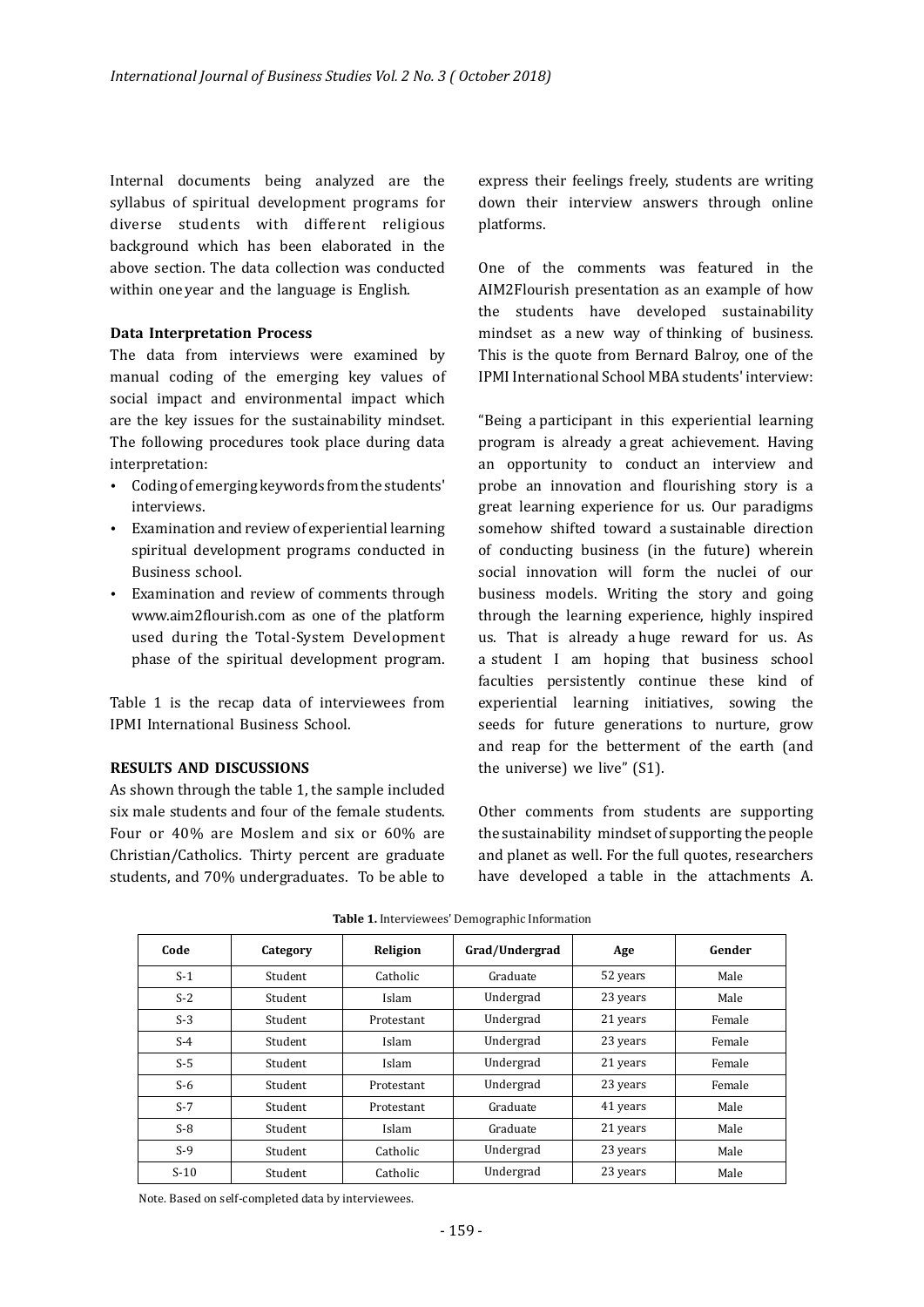Further coding, based on interviews, and key values are recorded below.

#### **Coding of Students' interviews**

The following key words emerged based on the description of values expressed by the students (Appendix A): *social innovation, betterment of the* earth, care for each other, better future for the *world, impact to the country, zero-waste life style,* stimulate people to be more observant, to contribute *in making the world a better place, increase awareness about surroundings, care about people, care for the environment, positive social impact, positive environmental impact, have a big social impact in people's live, live in a better world, a great achievement, caring about the world around ourselves, will work along a sustainable world.*

#### **Data Triangulation**

The spiritual development programs are developing the students to appreciate the higher goals and see their lives as being interconnected to each other and to the environment and universe. Going through the individual, team and total-system development and the redefine the business model phase experiential learning programs, have increased the students' awareness of the importance to support for social and environmental impact. The figure below is describing how the spiritual development programs and the individual spirituality has strengthen the sustainability mindset and supporting a commitment to support business

with triple bottom line. Doing well by doing good becomes their vision of doing business. The concept of Business as an Agent of World Benefit and Business as a Force of Good becomes their new perceived ideal of abusiness mindset.

#### **LIMITATIONS AND FUTURE RESEARCH**

This research currently is qualitative based on observation, videos, literature review and student's interview. In the future, it will be beneficial to have further quantitative empirical survey in testing the impact of applying spiritual development phases, individual spirituality, and sustainability mindset toward impacting the commitment of student in business school to support business with triple bottom line or 3 P's: People, Planet and Profit.

#### **CONCLUSION**

This paper presented examples of activities and initiatives introduced by the author with graduate and undergraduate students at Business School, designed for the purpose of a more holistic development of socially and environmentally responsible leaders. Inspired by the cognitive, spiritual and action-oriented dimensions of the sustainability mindset model, the author provided new experiential learning opportunities supporting the SDGs and a new model of Business as an Agent of World Benefit. Theoretical implication shows that the interaction of Spiritual development phases, individual spirituality and sustainability mindset has shown impact toward the commitment to support business with triple



**Figure 3.** Spiritual Development Programs, Individual Spirituality and Sustainability Mindset toward Higher Commitment to Social and Environmental Impact.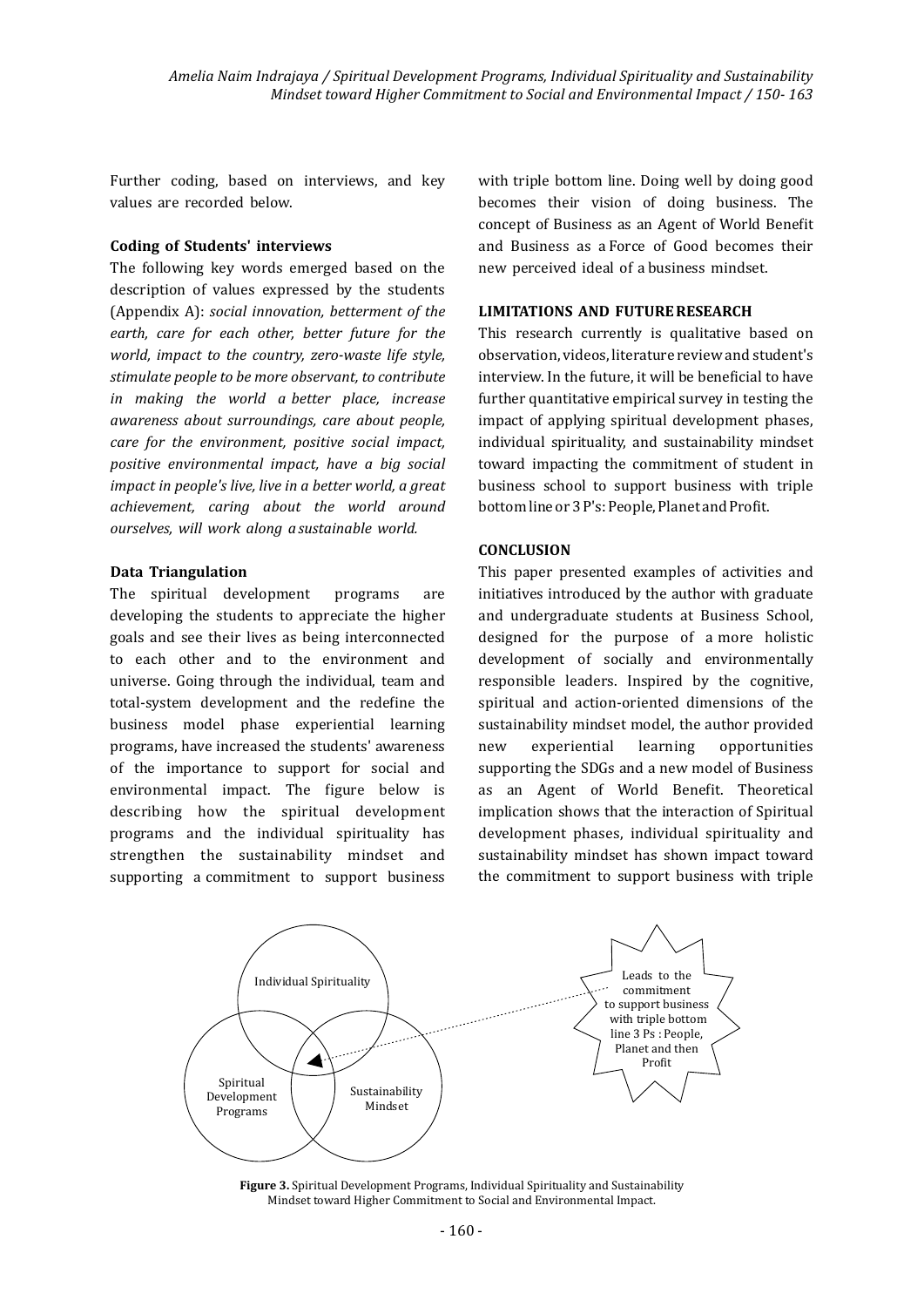bottom line 3 Ps; People, Planet and Profit. Managerial implications are showing that the spiritual development phases are making a difference and should be implemented in the business school curriculum to develop a new mindset of Business as a force of good. Based on the interview, business school students through the experiential learning programs have a new transformed mindset where businesses should be the agent for world benefit.

The students have reported more than two hundred businesses in Indonesia, who have supported SDGs while doing a prosperous business. In the future there should be a startup incubator model for Business as an Agent of World Benefit. The triple helix of corporations, educational institution, and the communities promises to be a rewarding and productive collaboration for community empowerment.

One of the programs on the Total-System Development is done through joining the AIM2flourish activity using the Appreciative Inquiry (AI) methodology. The experience of implementing the Appreciative Inquiry by itself, is already a different way of looking into a situation. Instead of focusing on the problems or challenges, AI focuses on what is working well, on the strengths exhibited by a team or organization. When we shift our focus toward the strengths, it transforms our perspective and unleashes the potential power from within (Laszlo et al, 2012).

The qualitative analysis examining the students' perspective after going through the spiritual development programs show that they are now convinced of the new redefine model of business of doing well by doing good. Social and environmental impact becomes the important values they will seek as abusiness leader.

| Code  | <b>Main Points</b>                                                                                                                                                                                                                                                                                                                                                                                                                                                                                                                                                                                                                                                                                                                                                                                                                                       | <b>Social</b><br>impact                        | <b>Environment</b><br>impact                              |
|-------|----------------------------------------------------------------------------------------------------------------------------------------------------------------------------------------------------------------------------------------------------------------------------------------------------------------------------------------------------------------------------------------------------------------------------------------------------------------------------------------------------------------------------------------------------------------------------------------------------------------------------------------------------------------------------------------------------------------------------------------------------------------------------------------------------------------------------------------------------------|------------------------------------------------|-----------------------------------------------------------|
| $S-1$ | Being a participant in this experiential learning program is already a great achievement.<br>For example, having an opportunity to conduct an interview and probe a particular<br>innovation and flourishing story is a great learning experience for us. Our paradigms<br>somehow shifted toward a sustainable direction of conducting business (in the future)<br>wherein social innovation will form the nuclei of our business models. Writing the story<br>and going through the learning experiences, highly inspired us. That, in itself is already<br>a huge reward for us. As a student I am hoping that business school faculties persistently<br>continue these kind of experiential learning initiatives, sowing the seeds for future<br>generations to nurture, grow and reap for the betterment of the earth (and the universe)<br>we live | Social<br>Innovation                           | Betterment of<br>the ear earth                            |
| $S-2$ | We learn about SDG and finding out about SDG values. We have to experience businesses<br>and cases relating to the values of SDG, so from that we know that SDG is really related to<br>our lives but not only our lives but global problems are related to SDG. Through this we<br>can find ideas to solve problems in many ways. So, personally I really like the experiential<br>learning programs, it teaches me to care for each other and also to the world that we live<br>in, and SDG is so important for us and to the better future of the world.                                                                                                                                                                                                                                                                                              | are for each<br>other                          | <b>Better future</b><br>for the world                     |
| $S-3$ | After doing these projects, I'm becoming aware of the purpose why people are thinking<br>about sustainability, for example living with zero waste lifestyle and before I really have<br>no idea about how the problem has become this big. It saddened myself that the fact of<br>people always produce waste in order to live comfortably. Knowing this fact, it will affect<br>the way I think and the way I live because reducing the waste is actually a very good thing.<br>What if people in the country are aware of this lifestyle? It will give an impact to the<br>country itself to become country who cares about recycling and will not produce the<br>waste in the first place.                                                                                                                                                            | Impact to the<br>country                       | Zero waste<br>life style                                  |
| $S-4$ | The activities were very engaging and were such an interesting approach to stimulate<br>people to be more observant towards the surrounding that turns out very much related<br>with the SDG values. By being more aware of our surroundings, we might be surprised at<br>how much we have been missing out. We might also even start building up on our<br>commitment to contribute in making the world a better place.                                                                                                                                                                                                                                                                                                                                                                                                                                 | Stimulate<br>people to be<br>more<br>observant | to contribute<br>in making the<br>world a better<br>place |

#### Table 2. Students' Interview Excerpts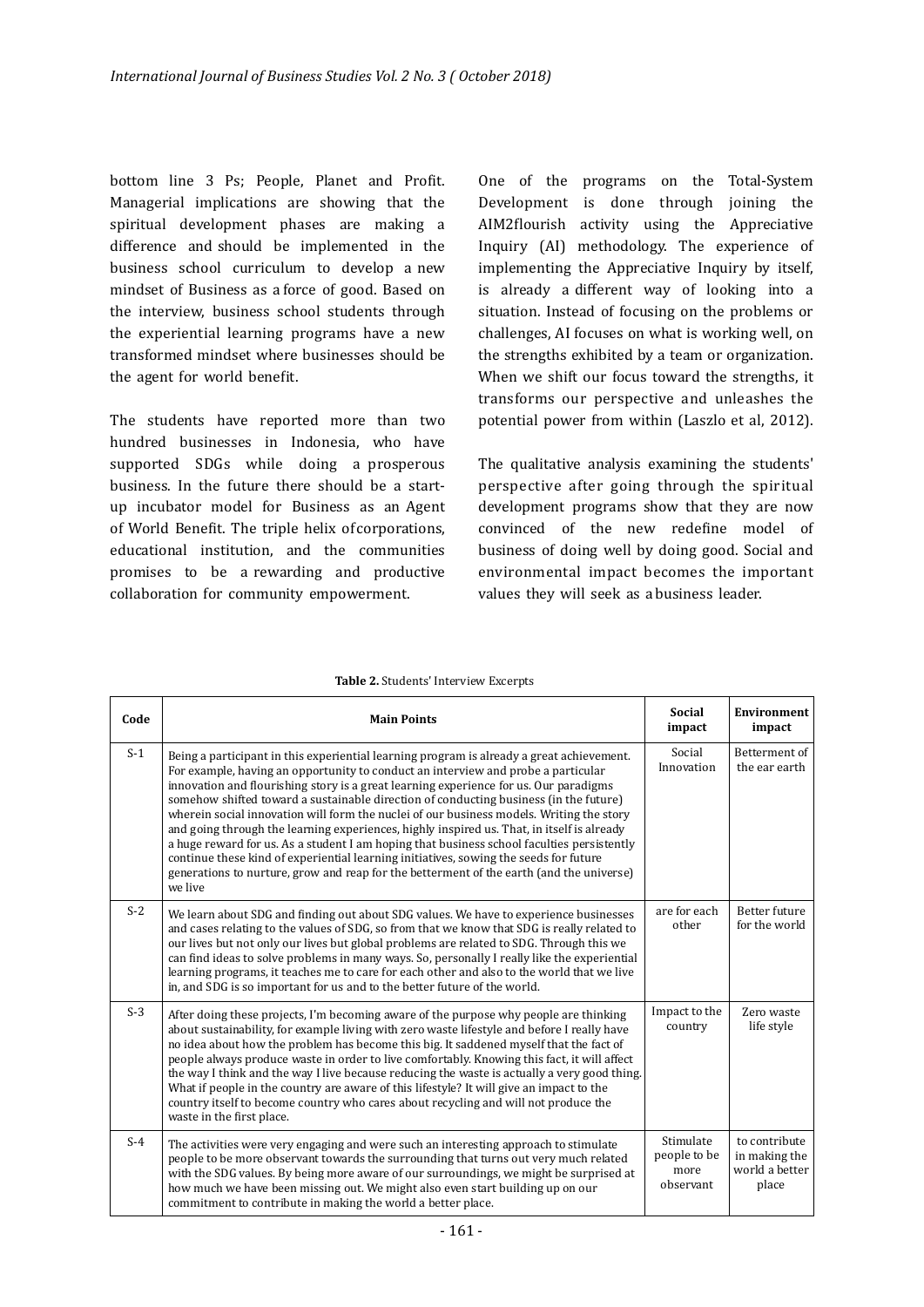#### Amelia Naim Indrajaya / Spiritual Development Programs, Individual Spirituality and Sustainability Mindset toward Higher Commitment to Social and Environmental Impact / 150- 163

| $S-5$  | The experiential learning program was giving me insights about particular knowledge of<br>sustainable development goals. I received much information and absorbed it as a<br>learning to increase my awareness about surroundings. Each session guided me little<br>by little understanding what's happening in the world and how we tackle challenges in<br>the future.                                                                                                                                                                                          | Increase<br>awareness<br>about<br>surroundings     | Increase<br>awareness<br>about<br>surroundings |
|--------|-------------------------------------------------------------------------------------------------------------------------------------------------------------------------------------------------------------------------------------------------------------------------------------------------------------------------------------------------------------------------------------------------------------------------------------------------------------------------------------------------------------------------------------------------------------------|----------------------------------------------------|------------------------------------------------|
| $S-6$  | e activities were very engaging, and I also feel that there's no gap between the facilitators<br>and the students. I like it when the facilitator asked us to create an "I will statement"<br>because it somehow reminds us to be committed and always aware of our surroundings.                                                                                                                                                                                                                                                                                 | Aware of<br>surroundings                           | Aware of<br>surroundings                       |
| $S-7$  | These assignments have help to understand deeper about the triple bottom line which<br>consists of profit, people and planet (Three Ps). Innovation inside the organization is<br>needed to help the business flourished. For example, by providing proper training or<br>education.                                                                                                                                                                                                                                                                              | Care about<br>people                               | Care for the<br>environment                    |
|        | However, as a leader we should be able to balance among all those three Ps. Not only<br>pursuing profits, we also should put into consideration in regards to good corporate<br>governance, care about the values, care about our people, the community around us i.e.<br>education, and care about our environment i.e. planting trees as action to support go<br>green. Even a small good action might give a change. Especially if we can mobilize bigger<br>number of people i.e. employees might even bigger impact for the people as<br>well as the planet. |                                                    |                                                |
| $S-8$  | After doing these assignments I could have new perspective and idea that not only<br>thinking how could business success from profit but also from the social and<br>environmental impact they had around them, regardless weather the impact is small<br>scale that is done by startup or big scale that is done by large corporation. businesses<br>that think on how could they impacted in positive way could able to reach success in<br>any form.                                                                                                           | Positive<br>impact<br>socially                     | Positive<br>environmental<br>impact            |
| $S-9$  | The experiential learning was undoubtedly a life changing experience. Getting the<br>opportunity to see all the inspiring stories of businesses that are having a social impact<br>on people's lives is something that I will definitely keep in my mind. Also being able to<br>interview and get the chance to know more about a business that is having such a big<br>social impact, was an honor.                                                                                                                                                              | Have a big<br>social impact<br>in people's<br>live | Live in<br>a better<br>world.                  |
|        | The thing that probably touched me the most, was while reading other impactful<br>business stories were realizing the amount of people that you can help if you turn your<br>business into something impactful and meaningful.                                                                                                                                                                                                                                                                                                                                    |                                                    |                                                |
|        | Personally, after completing these sessions, I felt a huge impact in me. Now I have a much<br>better idea of what is the real world and what some people go through in their lives.<br>If everyone starts doing just a little bit of something with social impact tomorrow we<br>will live in a better world. That impact turned into a willingness in the future create<br>a business that could also have a big social impact in the people's lives. It's important<br>that we do something meaningful and not just something profitable.                       |                                                    |                                                |
|        | Overall, this assignment was an awesome experience, that I will keep in my heart and<br>helped me create a new goal for myself that is one day having my story written.                                                                                                                                                                                                                                                                                                                                                                                           |                                                    |                                                |
| $S-10$ | It was a pleasure for me to get involved with the experiential learning sessions. Doing<br>these works, I opened so much my mind and discovered a completely different business<br>mindset that I had never heard about.                                                                                                                                                                                                                                                                                                                                          | Caring about<br>the world<br>around<br>ourselves.  | Will work<br>along<br>a sustainable<br>world   |
|        | I learned that it is possible to be successful doing good things. It is not about how we<br>spend the money; it is about how do we earn it. There is a new business model that<br>shows how we can have success working in a sustainable way and caring about the<br>world around ourselves.                                                                                                                                                                                                                                                                      |                                                    |                                                |
|        | After finishing this assignment, I realized that I want to do something special in my<br>career. I don't want to work in a common company and seek the highest profits possible.<br>Now, I believe that one day I will be able to create my own business model that works<br>along a sustainable world. "Doing well by doing good" is a philosophy that I already<br>embrace and will try to implement in my business career.                                                                                                                                     |                                                    |                                                |